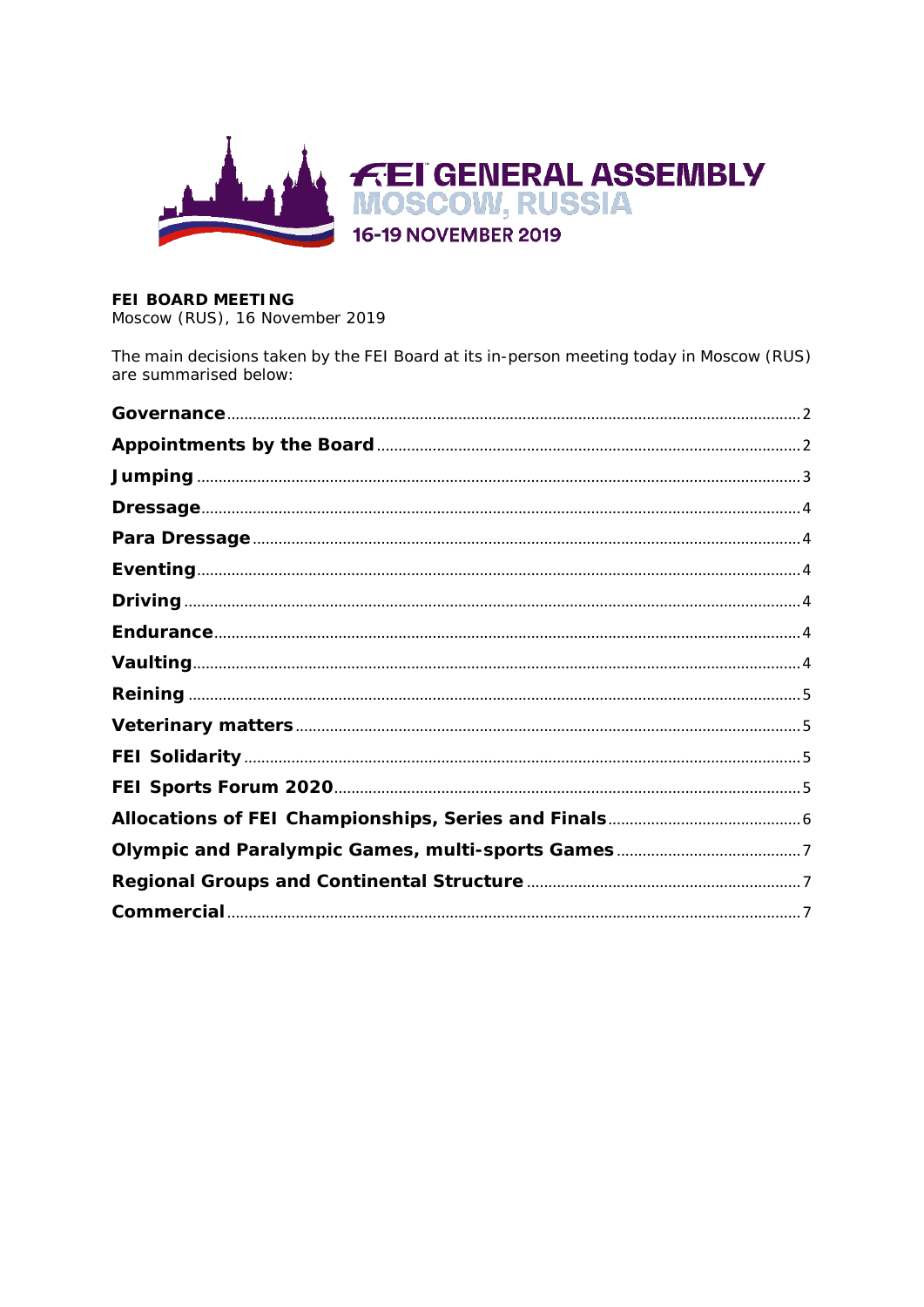## <span id="page-1-0"></span>**Governance**

#### FEI membership

The Board approved three new members to the FEI Family: Bahamas (Regional Group IV), Mongolia (Regional Group VIII) and Ivory Coast (Regional Group IX). Both Bahamas and Mongolia were previously affiliated to the FEI and, after a period of reorganisation, have applied for a return to membership. The new members will now go forward for ratification by the General Assembly and will become voting members immediately after the close of the General Assembly 2019.

## MOUs

The Board approved a new "two-tier" approach to the formalisation of relationships between the FEI and third party associations. There will now be two types of recognition:

Stakeholder MOUs: These MOUs will be used for the Direct Stakeholders Associations i.e. associations that represent equestrian stakeholders with a direct link with the FEI disciplines, e.g. International Jumping Riders Club, Jumping Owners Club, International Dressage Officials Club, etc.

These MOUs will define the working relationship between both parties, their rights and obligations, and specify a common line of mutual cooperation. The request for an MOU will follow the standard internal process, with a formal request addressed to the FEI Secretary General and completion of the MOU request.

Official Mutual Recognition: Based on the FEI statutory objective to promote and develop equestrian sport worldwide and to recognise the interests of all constituencies of equestrianism, the "Official Mutual Recognition" will be a new one-page official recognition document to be signed by the FEI with other associations that do not qualify as direct stakeholders. Fundamental FEI principles, particularly horse welfare, must be recognised by any body granted this new status.

Official Mutual Recognition will be initiated with a formal request to the FEI Secretary General, evaluation by FEI Headquarters resulting in a recommendation to the FEI Board, and formal decision by the Board.

## <span id="page-1-1"></span>**Appointments by the Board**

The FEI Board approved the following appointments to the FEI Technical Committees:

#### FEI Veterinary Committee

Ian Baines (NAM) and Marc Koene (GER) were appointed as members of the FEI Veterinary Committee for the four-year term 2019-2023, replacing outgoing members Dr Thomas Wolff (BRA) and Dr Jan-Hein Swagemakers (GER).

#### FEI Medical Committee

Dr Mark Hart (USA) was appointed as Chair of the FEI Medical Committee for 2019-2020 replacing outgoing Chair Dr Peter Whitehead (GBR). The Board approved the Nominations Committee recommendation to make the Medical Committee Chair a full member of the Board for a one-year period only. Full elections for a four-year period will take place at the FEI General Assembly 2020, subject to approval of the proposed statutory changes by the FEI General Assembly 2019.

Franz Kasin (NOR) and Anna-Louise Mackinnon (GBR) were both appointed members of the FEI Medical Committee. Anna-Louise Mackinnon will be in office for the four-year term 2019-2023, replacing outgoing member Dr Jan Holger Holtschmit (GER). Franz Kasin will be in office for the two-year term 2019-2019, replacing Dr Mark Hart (USA) who was appointed Chair of the FEI Medical Committee as referenced above.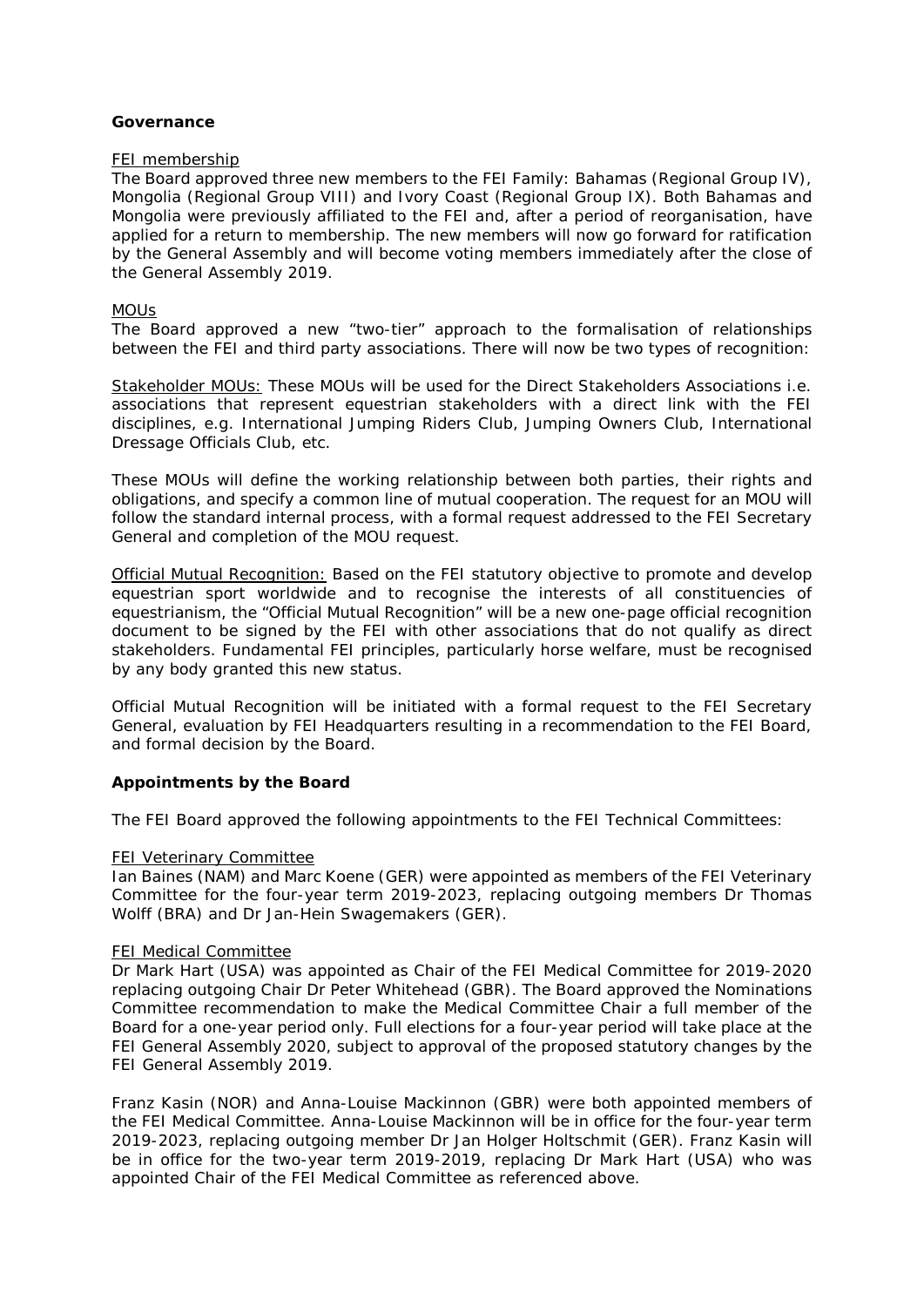A draw conducted by Nominations Committee Chair Betty Wates in the presence of the FEI Governance & Institutional Affairs and FEI Legal Directors was performed to allocate the terms of Franz Kasin and Anna-Louise Mackinnon.

#### FEI Jumping Committee

Henrik Ankarcrona (SWE) was appointed member of the FEI Jumping Committee for the four-year term 2019-2023, replacing outgoing member Rob Ehrens (NED).

#### FEI Dressage Committee

Patrik Kittel (SWE) was appointed member of the FEI Dressage Committee for the fouryear term 2019-2023, replacing outgoing member and former Deputy Chair Klaus Roeser (GER).

#### FEI Eventing Committee

Andrew Bennie (NZL) was appointed member of the FEI Eventing Committee for the fouryear term 2019-2023, replacing outgoing member Marilyn Payne (USA).

#### FEI Driving Committee

Jeroen Houterman (NED) was appointed member of the FEI Driving Committee for the four-year term 2019-2023, replacing outgoing member and former Deputy Chair Anne-Marie Turbé (FRA).

#### FEI Reining Committee

Flippo Masi de Vargas (ITA) was appointed member of the FEI Reining Committee for the four-year term 2019-2023, replacing Magadalena Szarszewska (POL).

#### FEI Vaulting Committee

John Eccles (GBR) was re-appointed Chair of the FEI Vaulting Committee for 2019-2020. The Board approved the Nominations Committee recommendation to make the Vaulting Chair a full member of the Board for a one-year period only. Full elections for a four-year period will take place at the FEI General Assembly 2020, subject to approval of the proposed statutory changes by the FEI General Assembly 2019.

Isabelle Parker (USA) was appointed member of the committee for a four-year term 2019- 2023, replacing outgoing member Suzanne Detol (USA).

#### FEI Para Equestrian Committee

Michel Assouline (USA) was appointed member of the FEI Para Equestrian Committee for the four-year term 2019-2023, replacing outgoing member Hope Hand (USA).

The Chair of the Para Equestrian Committee will become a full member of the Board in 2020 at the same time as the Chairs of the Medical and Vaulting Committees.

#### <span id="page-2-0"></span>**Jumping**

The FEI Board approved clarifications and modifications to the Rules of the following series: Longines FEI Jumping Nations Cup™ 2020, FEI Jumping Nations Cup™ Youth 2020, FEI Jumping Ponies' Trophy 2020, Longines Global Champions Tour 2020, Longines Masters Series, EEM Speed Challenge Series and Jumping Clash Team Challenge Series. The Board also approved modifications to Rules for the Youth Olympic Games 2022.

As there is a further proposed rules revision for the Global Champions League 2020, this will be discussed at the second FEI Board meeting immediately after the General Assembly on 19 November.

The series Rules will be published in due course on the FEI website [here.](https://inside.fei.org/fei/disc/jumping/rules)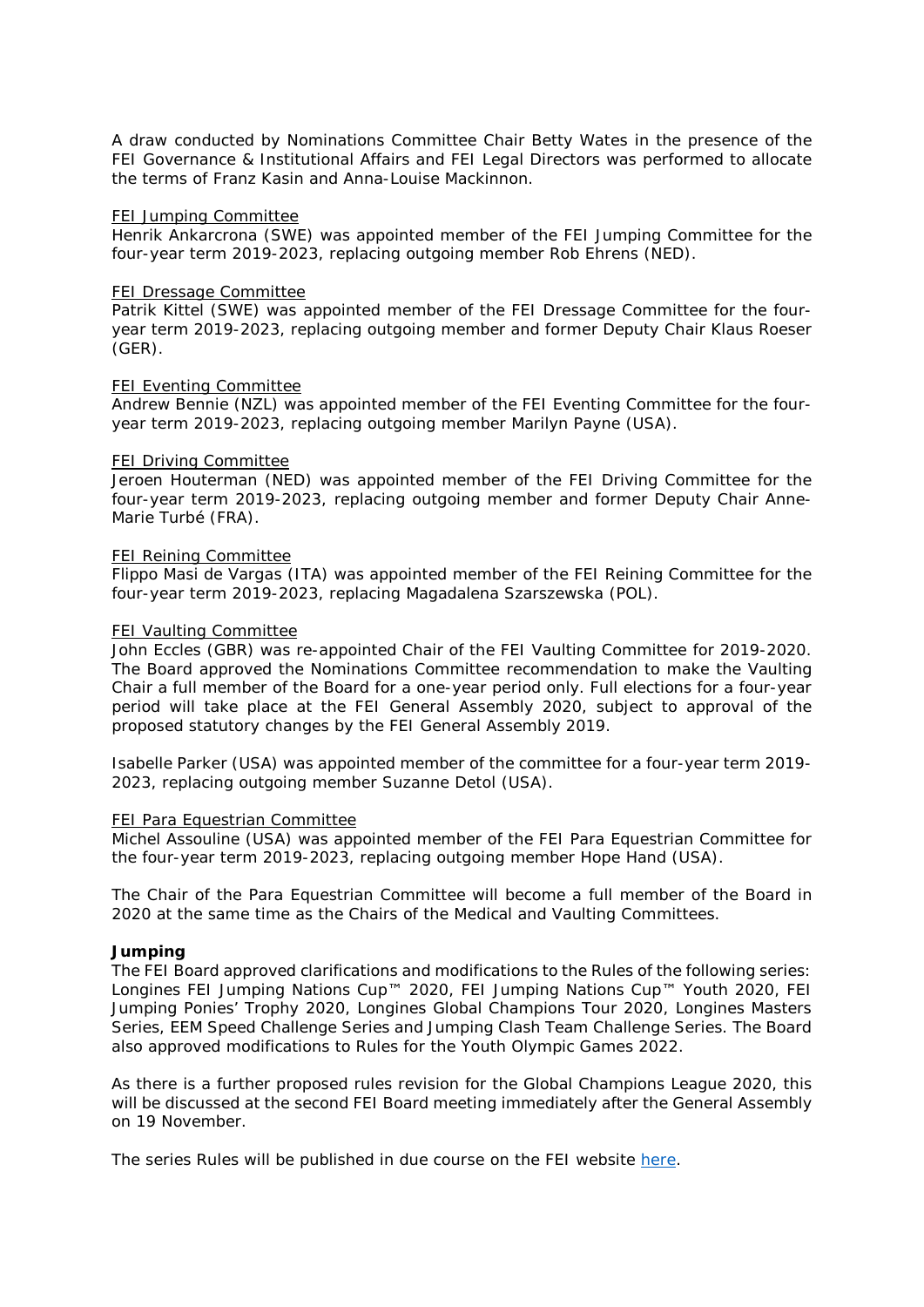## <span id="page-3-0"></span>**Dressage**

The Board approved amendments to the Rules of the FEI Dressage World Cup™ 2020/2021 and the FEI Dressage Nations Cup™ 2020.

The series Rules will be published in due course on the FEI website [here.](https://inside.fei.org/node/3821/)

A working group has been established to review the format for the FEI Dressage Nations Cup™ and will come up with proposals for the 2021 series.

#### <span id="page-3-1"></span>**Para Dressage**

The Board were advised of changes to the FEI Para Dressage Rules and the Para Equestrian Classification Rules.

Included in the proposed Rules revisions, which will be voted on at the General Assembly on 19 November, are amended provisions to ensure fairness to the participating members of the Para community when they are attending a multi-disciplinary event.

The Para Dressage Rules will be published in due course on the FEI website [here.](https://inside.fei.org/fei/disc/para-dressage/rules)

## <span id="page-3-2"></span>**Eventing**

The Board approved the FEI Eventing Nations Cup™ Rules 2020, the Event Rider Masters Calendar 2020 and Tri-Star Grand Slam Eventing Series calendar.

The FEI Eventing Nations Cup™ was extremely successful this year, partly due to the inclusion of Olympic qualification for Tokyo 2020. The Eventing Committee is now looking at ways to continue to increase the attractiveness and popularity of the series going forward.

The series Rules and Calendars will be published in due course on the FEI website [here.](https://inside.fei.org/content/other-rules)

The Eventing Committee is exploring the possibility of introducing a 5\* short format, which is not currently included in the Eventing Rules. A survey is being conducted within the community and feedback received will allow the Eventing Committee to make a recommendation for next year on the potential creation of this new category for 2021.

#### <span id="page-3-3"></span>**Driving**

There were no items for approval by the Board. Following approval by the General Assembly, the Driving Rules will be published in due course on the FEI website [here.](https://inside.fei.org/node/3834/)

#### <span id="page-3-4"></span>**Endurance**

The Board was further updated on the proposed Rules revisions in Endurance which will be discussed at the dedicated Rules session on 18 November prior to voting at the General Assembly the following day.

#### <span id="page-3-5"></span>**Vaulting**

The Board was informed that, despite the success of last year's FEI World Cup™ Vaulting series, this season's series had unfortunately been cancelled. This was due to an insufficient number of Organisers to host the minimum number of qualifiers required for Rules compliance. The competitions in Salzburg and Leipzig will be run as CVI Masterclasses open to the top world ranked Vaulting Athletes.

The Vaulting Committee will now review the series with the goal of increasing the number of participating events, while reducing the costs for participants and organisers in order to allow the series to go ahead next season.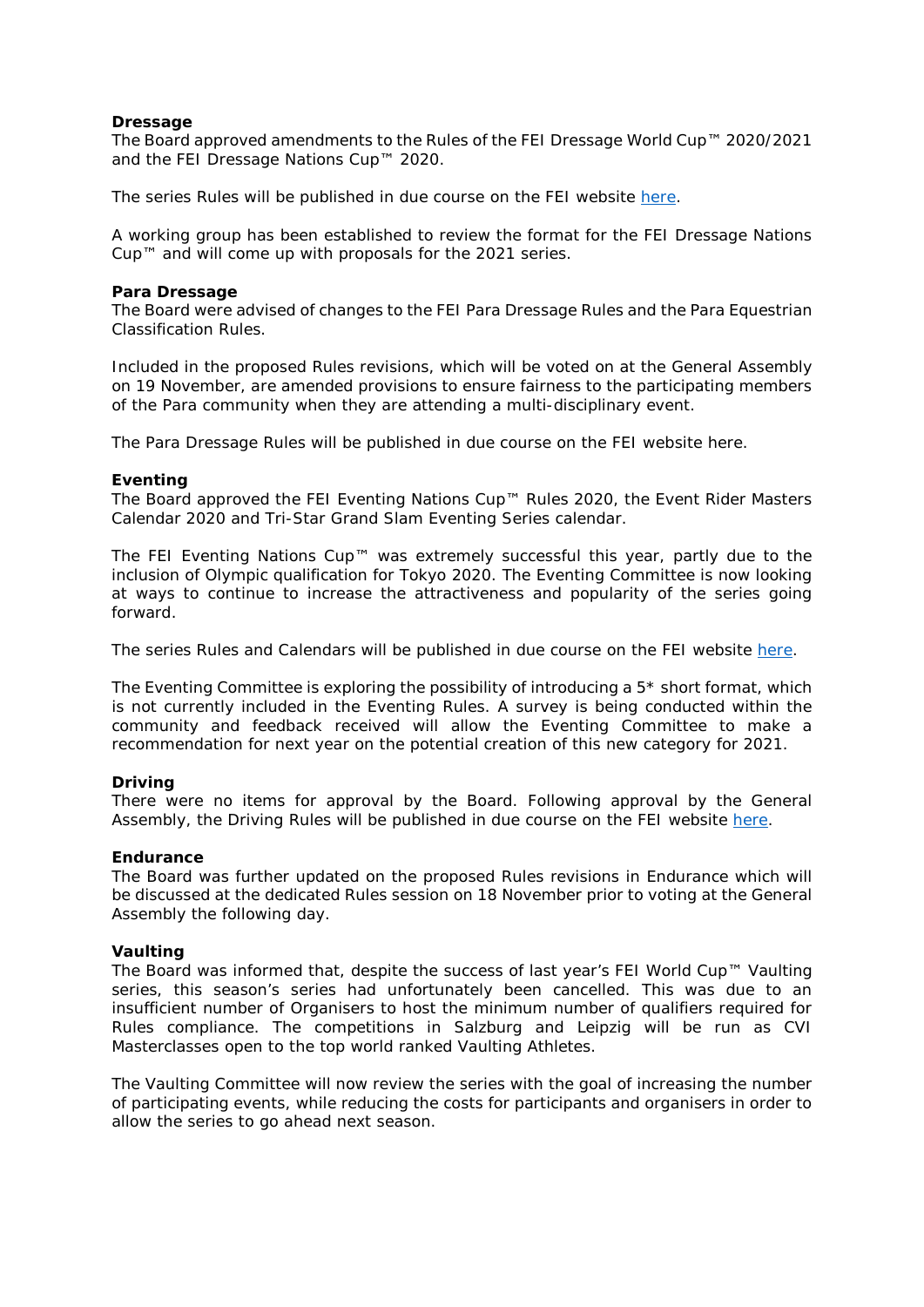## <span id="page-4-0"></span>**Reining**

The Board was updated on details of an Agreement with the National Reining Horse Association (NRHA) and proposed Key Performance Indicators (KPIs) to ensure the growth of the discipline. These will be discussed in further detail at the dedicated Reining session on 18 November prior to voting the following day.

A decision on the future of Reining as an FEI discipline will be made during the Extraordinary General Assembly (EGA) on the morning of 19 November. If the General Assembly votes to retain Reining as an FEI discipline, the proposal to remove Reining from the FEI Statutes would be withdrawn.

#### <span id="page-4-1"></span>**Veterinary matters**

#### Veterinary Regulations

The Board approved the FEI Veterinary Regulations 2020.

The Veterinary Regulations will be published in due course on the FEI website [here.](https://inside.fei.org/fei/regulations/veterinary)

#### Brexit update

The Board was updated on Brexit and the potential implications of the agreement, and EU Animal Health Law by the FEI Veterinary Director.

The EU Animal Health Law, which is not due to be voted upon until next year at the earliest for implementation on 21 April 2021, will introduce a High Health Status for horses that will enable horses to travel between EU member states for 30 days. In order to qualify for this status a horse would have to be examined and vaccinated in accordance with a protocol equivalent to that of the FEI.

The FEI is involved in high level discussions aimed at ensuring the best possible outcome for our horses. Although the EU and Great Britain have delivered several clarifications, there are several areas, particularly on customs and Border Inspection Posts that remain uncertain. A no-deal Brexit could have severe implications for the horse industry for several months. Updated guidelines on Brexit will be published on Inside.FEI.org

#### Pony Measurement

Details and aspects of the pony measuring system will be further discussed at the Rules session on 18 November.

#### **Clean Sport**

The Board was updated on the new Hyposensitivity Control System (HCS), and the training sessions and field tests that have already been held. A team of top vets has now been trained to use the system, which was approved at the General Assembly 2018. Further field tests will be conducted prior to implementation.

#### **International Horse Sports Confederation (IHSC)**

The Veterinary Director briefed the Board on the IHSC/OIE workshops on international horse movement. During 2019, IHSC-OIE Regional Workshops were organised in Hong Kong (FEI Group VIII) and Morocco (FEI Group VII). A workshop will also be held in Moscow for FEI Group III in the week following the FEI General Assembly.

#### <span id="page-4-2"></span>**FEI Solidarity**

The Board approved the FEI Solidarity report for the period of September 2018 to September 2019.

#### <span id="page-4-3"></span>**FEI Sports Forum 2020**

The Board approved topics for the FEI Sports Forum 2020, which will be held in Lausanne (SUI) on 6 and 7 April.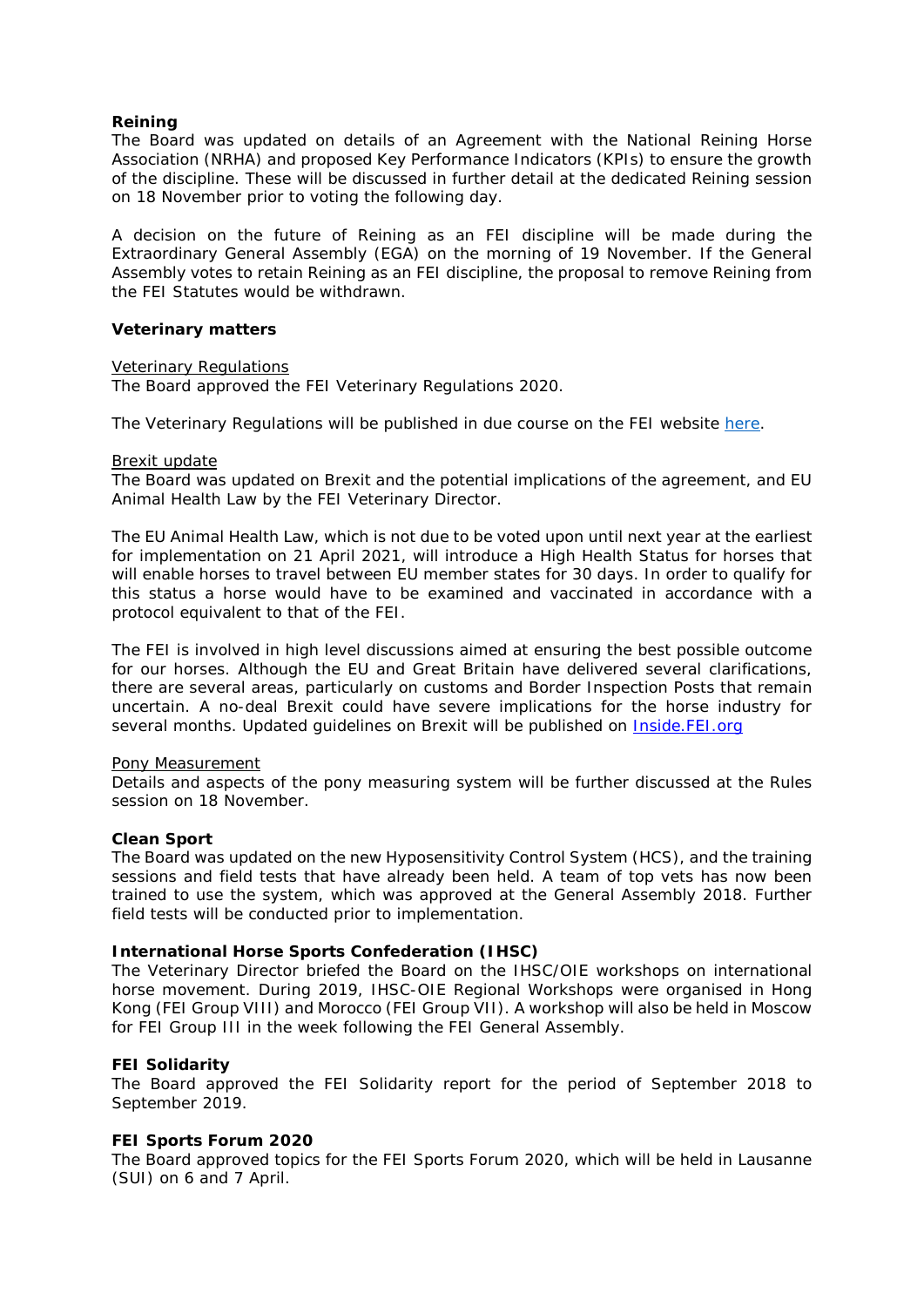The first day will focus on the FEI Anti-Doping Rules, both equine and human, multidisciplinary minimum requirements for events and their enforcement, and grooms. The second day will feature the Tokyo 2020 Olympic and Paralympic Games, including a session from the coaching and veterinarian perspective on the road to Tokyo. The programme will be presented to the FEI General Assembly on 19 November.

# <span id="page-5-0"></span>**Allocations of FEI Championships, Series and Finals**

FEI World Championships 2022

- o FEI World Championships (Jumping, Dressage, Para Dressage & Vaulting) Herning (DEN), 6 - 14 August
- o FEI Eventing World Championship Pratoni del Vivaro (ITA), 14-18 September
- o FEI Driving World Championship Pratoni del Vivaro (ITA), 21-25 September

The FEI Board agreed unanimously that any decision on the FEI World Championships in Endurance and Reining should be postponed pending the outcome of discussions about both disciplines on 18 November and voting on 19 November.

# **FEI World Cup™ Finals**

**2022**

o FEI World Cup™ Finals (Jumping, Driving, Vaulting & Dressage) - Leipzig (GER), 6-10 April

## **2023**

- o FEI World Cup™ Finals (Jumping & Dressage) Omaha (USA), 12-16 April
- o FEI Driving World Cup™ Final Bordeaux (FRA), 2-5 February

## **2024**

- o FEI World Cup™ Finals (Jumping & Dressage) Riyadh (KSA), 4-9 March or 15-20 April
- o FEI Driving World Cup™ Final Bordeaux (FRA), 1-4 February

# **Multi-year allocations 2021–2023**

FEI North American Youth Championships (Jumping & Dressage)

- o Traverse City, MI (USA): 3-9 August 2020, 10-15 August 2021, 9-14 August 2022
- FEI European Championships for Ponies (Jumping, Dressage & Eventing)
- o Strzegom (POL): 15-19 July 2020, 2021 dates to be confirmed, 2022 dates to be confirmed
- FEI WBFSH Jumping World Breeding Championship for Young Horses
- o Lanaken Zangersheide (BEL): second half of September 2021, 2022, 2023
- FEI WBFSH Dressage World Breeding Championship for Young Horses

Ermelo (NED): first weekend of August 2021, 2022, 2023

FEI WBFSH Eventing World Breeding Championship for Young Horses

o Lion D'Angers (FRA): 21-24 October 2021, 20-23 October 2022, 19-22 October 2023

# **FEI Championships**

## **2020**

o FEI Para Driving World Championships for Singles - Schildau (GER), 6-9 August

## **2021**

o FEI Endurance Pan-American Championship for Seniors & Young Riders - Campinas (BRA), 28-29 June

# **2023**

o FEI Endurance European Championship - Ermelo (NED), 4-9 September